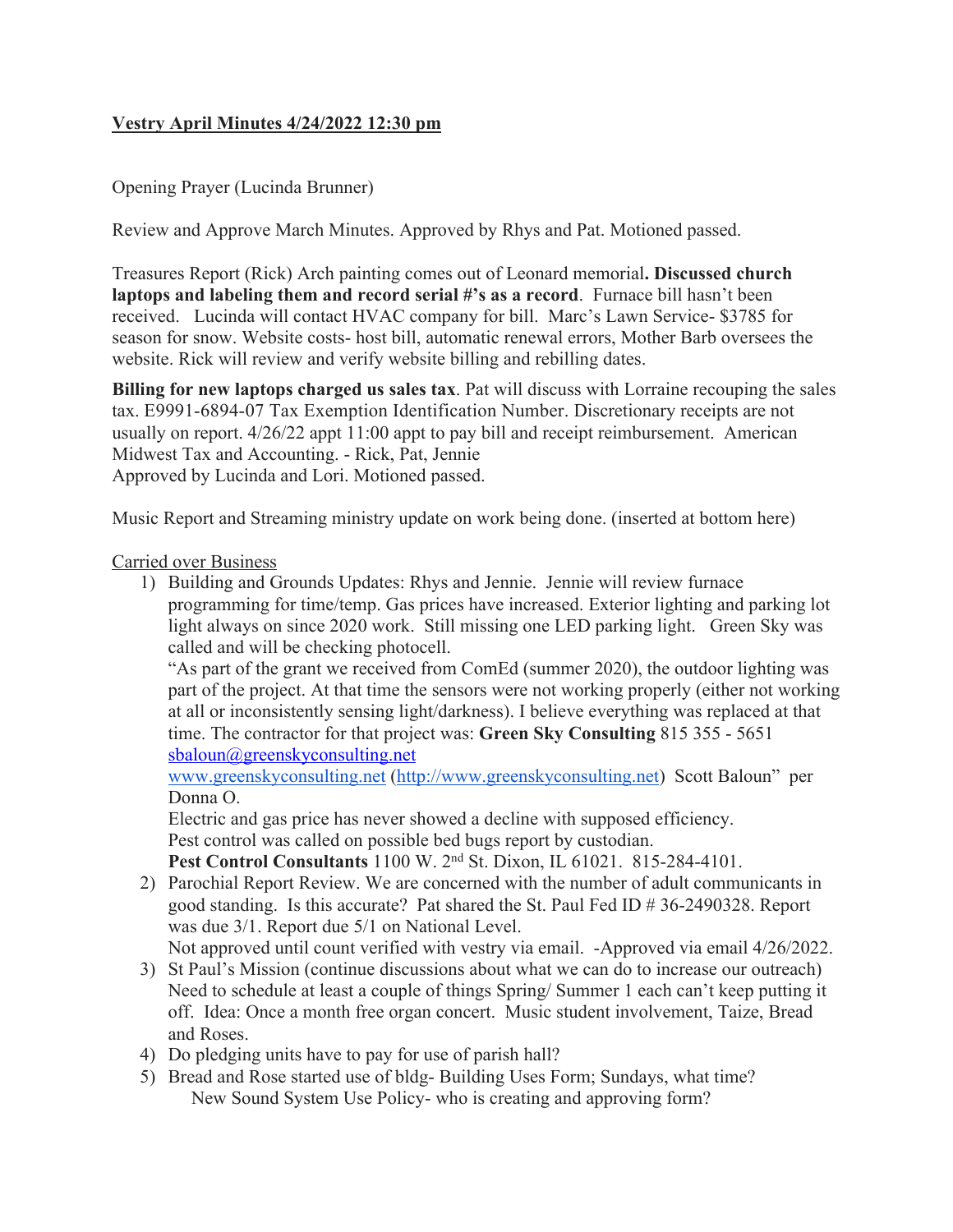#### New Business:

- 1) Discuss how and who will begin to assess the Rectory maintenance (What is needed? What has been done recently? Create a tracker for this, so we can be proactive instead of reactive) Water softener; Gutters; Painting. Who is responsible for what? A process is needed. Who is our sexton? Rhys will need an eventual replacement. Other churches make biannual appointment to do walk through for needed maintenance.
- 2) Discuss and schedule the Capital Campaign (Pat) A meeting is forth coming.

### Rectors Report- no report this month.

### Senior Warden

1) Review of Bylaws- A change on Page 11. Section 3. d.) change "income" to "receipts". Approve by Pat and Jennie. Motion passed.

## **Need Word doc version to make change to copy.**

- 2) File annual audit. Internal audit (review) was last done in 2018 by Roy Mason and Pat McMahon. Rick called businesses on the diocese list with an average cost of \$3000. Donna shared ideas with Pat too. Lucinda will ask Roy Mason and Bill Cummings to do an internal audit. There is a specific manual with step-by-step instructions to follow from the Diocese. September 1 is diocese deadline. July 15 is our vestry deadline. Approve by Rhys and Lucinda. Motion passed.
- 3) Planning a form of a rector review per the bylaws.
- 4) Planning a Mutual Ministry.
- 5) Strategic Planning.
- 6) Keeping God's People- the majority of the vestry accessing the site. Due 5/31/22. Jennie will address this.
- 7) Certified Church Treasurer Certificate discussed- Pat.
- 8) Update on housekeeping. Pest Control contacted. Kelly may need to be reimbursed for cleaning required.

Closing Prayer (Marilyn; and Steve DeGolier)

The next Vestry Meeting will be tentatively scheduled for May 15, 12:30 p.m..

A motion to adjourn was made by Lucinda, seconded by Steve. Meeting adjourned at 2:45 PM.

Respectfully submitted, Jennifer Cummings Junior Warden assisting our Clerk of the Vestry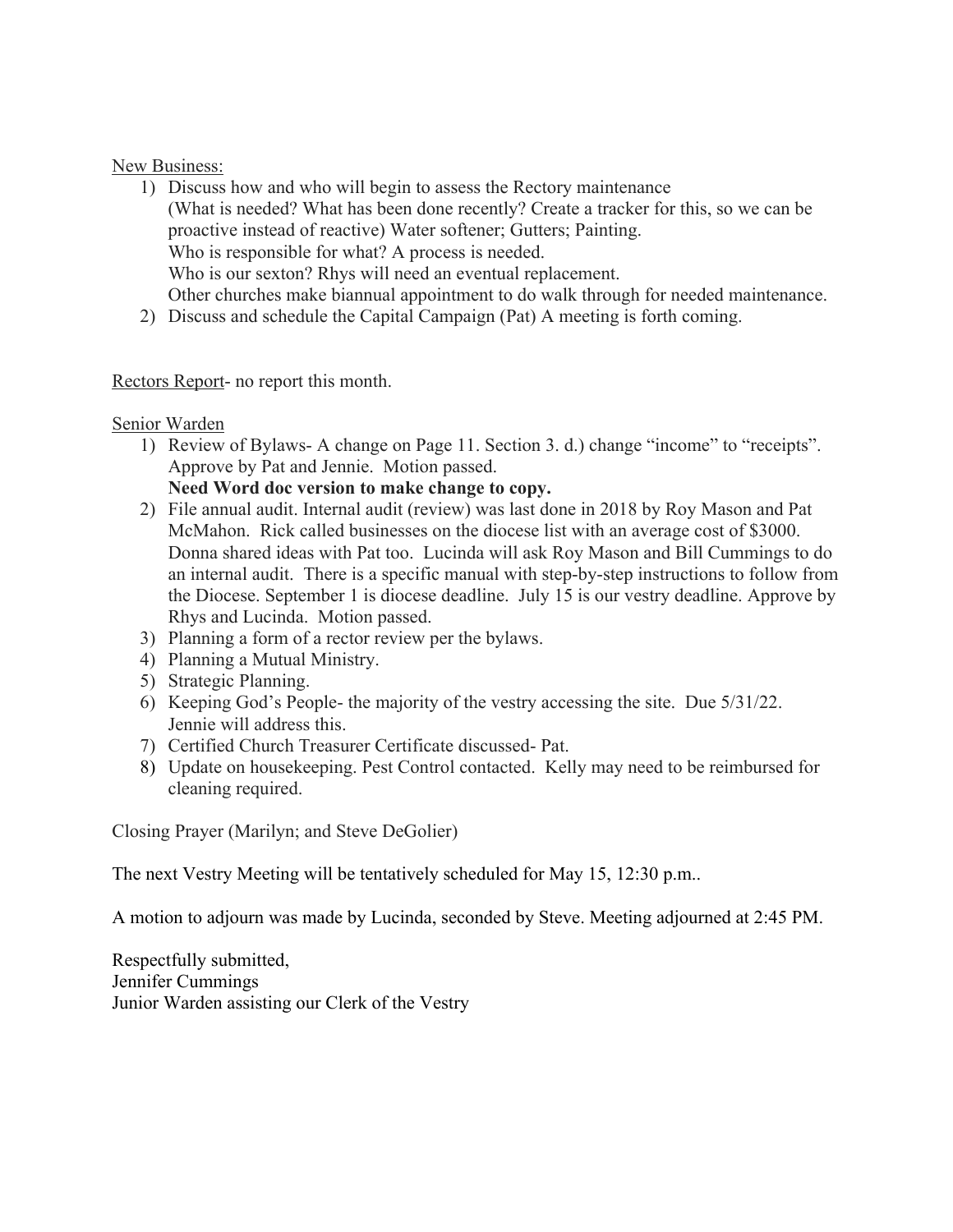## **Treasurer's Report April 24, 2022**

As of April 23, our Heartland Bank checking account balance stood at \$102,523.73. This should see us through the next several months.

We spent \$21,734.20 in March, and we took in \$8392 from pledges and regular contributions. As mentioned last month, we also took \$65,000 from the Endowment Fund. We also took in \$303 from the revolving and pass-through funds, and spent \$75.49. We also spent \$3750 for painting the exterior arches (which is half the total cost) from the Leonard Memorial Fund, and \$1600 from the Building Fund for (vestry-approved) sound system expenses.

As of March 31, the Discretionary Fund had \$1685 in it. The Endowment fund is valued at \$2,221,915.72 and the Capital Fund at Edward Jones is \$31,439.09. Our Apache stock was worth \$212.50 on February 22.

We have signed a contract with Helm Service of Rockford for a new furnace for the parish hall, at a cost of \$15,259. They don't want any money until it is installed, and as far as I know, that hasn't happened yet.

Our snow plowing bill from Marc's Lawn Service for March was \$1332.50. We have spent \$3785 on snow removal this season, but I don't anticipate any more snow until next winter.

I have some concern about a bill from Network Solutions for \$119.98 to renew a certificate for a Secure Socket Layer for our website. It is a biannual bill, and it got charged to our Visa card automatically. I have not followed up on this, I am sorry to say. I am going to attach the email I got from Lorraine concerning it, and I hope the vestry will pay a bit of attention to it.

Respectfully submitted, Rick Johns, Treasurer

#### Music Ministries Report

The St. Paul's Multi-Generational Choir:

- 1. Did an awesome job supporting and singing for the Holy Week and Easter services.
- 2. Is transitioning to optional mask wearing while singing. Music Liturgy and Worship
- 3. I'm working on a draft of the June-December 2022 music schedule of anthems, hymns, service music, prelude &

postludes. I will be reviewing this with Mthr. Barbara. I hope to add special music for summer worship services.

4. I've met or checked in weekly with Mthr. Barbara for music liturgy, worship, streaming, Taizé, etc. Administrative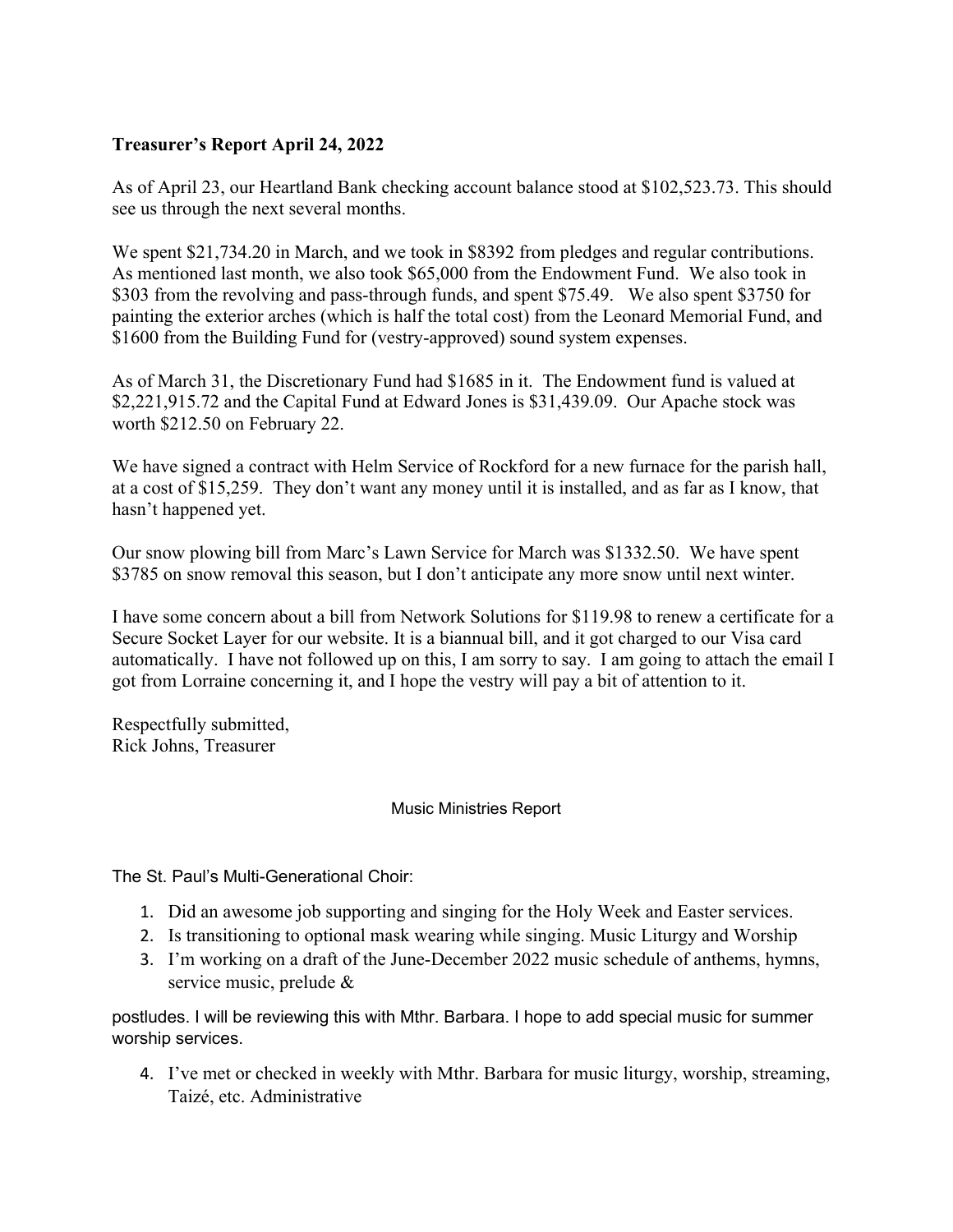5. A new Kawai piano in the Sanctuary would better enhance our musical gifts in worship. And also offer a great

incentive for community outreach. Hoping to create a new venue (place) for musicians in the community to perform (students, teachers, choral groups, professionals, etc.,) having access to a good quality instrument while appreciating the wonderful acoustics in our Sanctuary.

- o I am exploring giving a fundraising concert to replace the Sanctuary's Yamaha with a Kawai piano.
- o With a Kawai in the Sanctuary, we could move the current Yamaha piano into the Parish Hall, replacing the Mason and Hamlin, which is 100+ years and would cost over \$35,000.00 to rebuild.
- o The Yamaha is in good condition. We purchased it from a DeKalb resident for \$3,000.00 and its market value at that time (2009) was \$7,000.00-\$12,000.00.
- o A Kawai grand piano for a church or small concert hall may range from 15,000.- 50,000 and of course exponentially higher for colleges and concert halls.
- 6. I meet weekly with Hannah Buckle and Kathleen Johnson to review music, worship and programming.
- 7. I check in weekly with Susan King about music for the bulletin, weekly EmailBlasts, streaming updates, etc.

## Streaming Ministries Report

# *Enhancing the Quality of In-Person and On-Line Worship Services*

The streaming ministries members (Peg, Katt, Gretchen, Hannah) are doing an awesome job! Training:

- 1. If you review some of the YouTube videos from early on up to the present, you will see some improved camera angles. Our learning curves are improving. They are very adept at running cameras/hosting zoom.
- 2. Setting up streaming\* (Zoom and YouTube) is steep on the learning curve. With more practice SM will become more comfortable.

\*using the correct cables/adapters and making sure they are securely connected to the computer, signing into YouTube and Zoom and checking audio and video settings, making sure Zoom is picking up the camera feed, etc.

3. I will be setting up individual/group training with them in May to include reviewing check lists of step-by-step instructions re: setting up, operate the systems, Etc.,

### Scheduling:

- 4. A rotation is in place and I am drafting a monthly/seasonal schedule for worship;
- 5. Vacation time will easier to plan/take now and will be shown on the schedule. A huge thanks to Mthr. Barbara for supporting us with taking the streaming down to one service and eliminating the shared bulletin on zoom. This new adjustment allows each SM member to take one Sunday off a month.